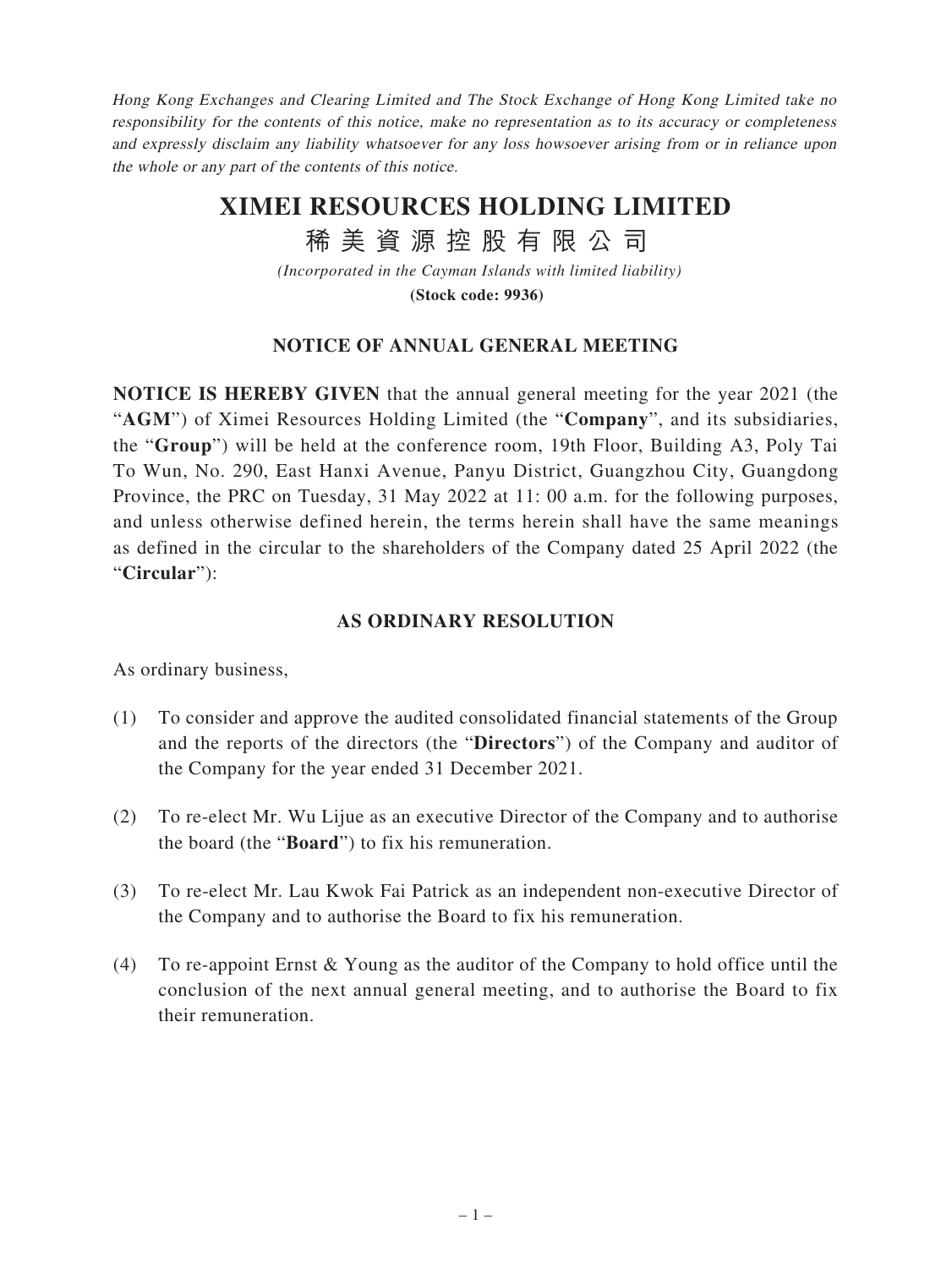To consider and, if thought fit, pass, with or without amendments, the following resolutions as ordinary resolutions:

- (5) "**THAT**:
	- (a) subject to paragraph (c) of this resolution and pursuant to the Rules Governing the Listing of Securities on The Stock Exchange of Hong Kong Limited (the "**Listing Rules**"), the exercise by the Directors during the Relevant Period (as hereinafter defined) of all the powers of the Company to allot, issue and deal with additional ordinary shares of the Company and to make or grant offers, agreements and options (including but not limited to bonds, warrants and debentures convertible into ordinary shares of the Company) which would or might require the exercise of such powers be and is hereby generally and unconditionally approved;
	- (b) the approval in paragraph (a) of this resolution shall authorise the Directors during the Relevant Period to make or grant offers, agreements and options (including but not limited to bonds, warrants and debentures convertible into ordinary shares of the Company) which would or might require the exercise of such powers after the end of the Relevant Period;
	- (c) the total number of shares of the Company allotted, issued or dealt with or agreed conditionally or unconditionally to be allotted (whether pursuant to an option or otherwise) by the Directors pursuant to the approval in paragraph (a) of this resolution, otherwise than pursuant to (i) a Rights Issue (as defined in paragraph (d) of this resolution), (ii) the exercise of the subscription or conversion rights attaching to any warrants, preference shares, convertible bonds or other securities issued by the Company which are convertible into ordinary shares of the Company, (iii) the exercise of options granted by the Company under any share option agreements and/or option scheme or similar arrangement for the time being adopted for the grant to Directors, officers and/or employees of the Company and/or any of its subsidiaries and/ or other eligible person (if any) of rights to acquire the ordinary shares of the Company, or (iv) any scrip dividend or similar arrangement providing for the allotment of the ordinary shares of the Company in lieu of the whole or part of a dividend on the ordinary shares in accordance with the articles of association of the Company (the "**Articles of Association**"), shall not exceed 20% of the total number of shares of the Company in issue as at the date of the passing of this resolution, and the said approval shall be limited accordingly; and
	- (d) for the purpose of this resolution, "**Relevant Period**" means the period from the passing of this resolution until whichever is the earliest of:
		- (i) the conclusion of the next annual general meeting of the Company;
		- (ii) the expiration of the period within which the next annual general meeting of the Company is required by the Articles of Association of the Company or any applicable laws to be held; and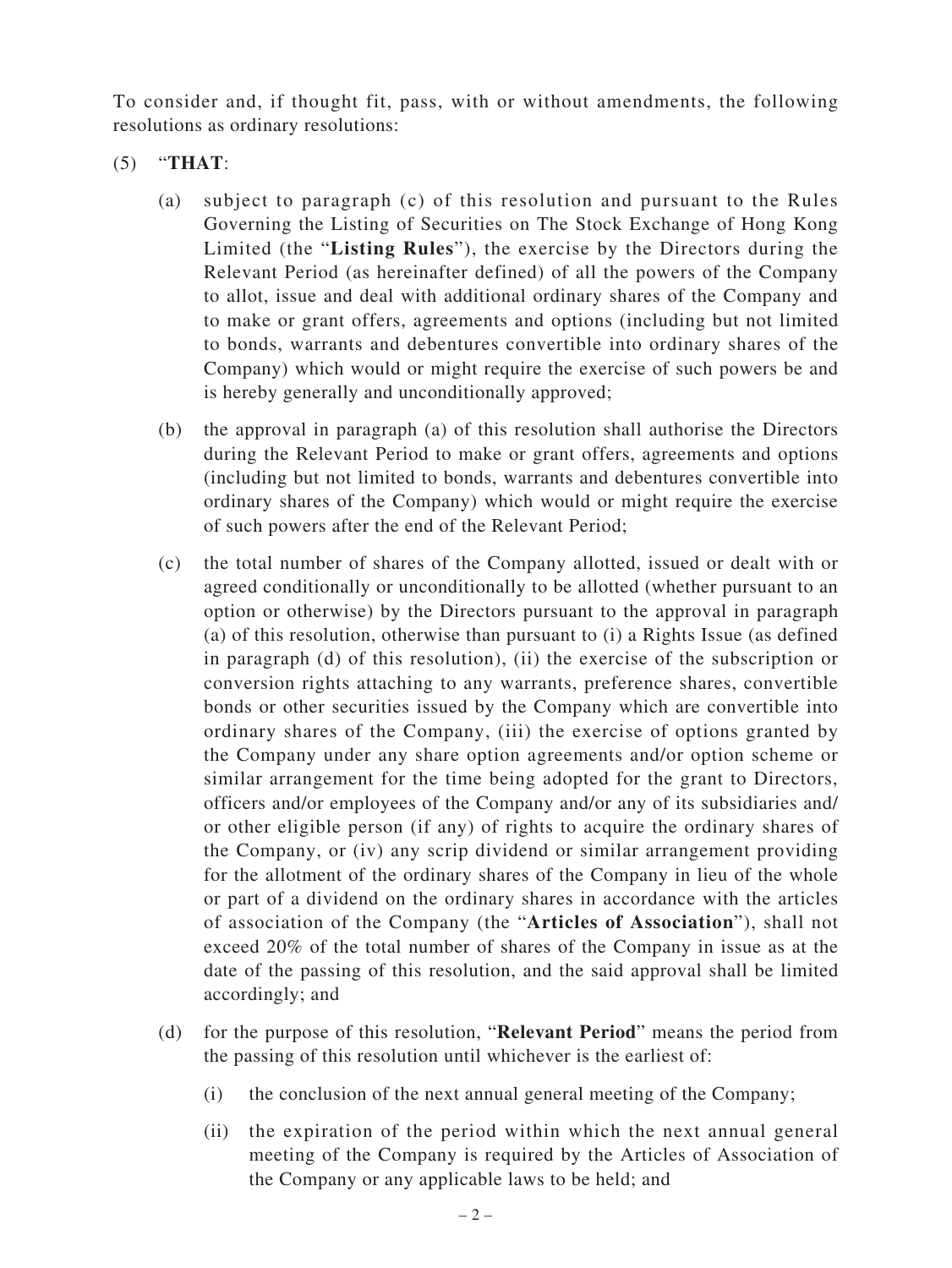(iii) the revocation and variation of the authority given under this resolution by an ordinary resolution of the shareholders of the Company in general meeting; and

"**Rights Issue**" means an offer of ordinary shares open for a period fixed by the Company (or by the Directors) to holders of ordinary shares on the Register of Members (ordinary shares) of the Company on a fixed record date in proportion to their then holdings of such ordinary shares (subject to such exclusions or other arrangements as the Directors may deem necessary or expedient in relation to fractional entitlements or having regard to any restrictions or obligations under the laws of, or the requirements of any authorised regulatory body or any stock exchange in, any territory outside Hong Kong)."

### (6) "**THAT**:

- (a) subject to paragraph (b) of this resolution, the exercise by the Directors during the Relevant Period (as hereinafter defined) of all the powers of the Company to repurchase the ordinary shares of the Company on The Stock Exchange of Hong Kong Limited (the "**Stock Exchange**") or on any other stock exchange on which the ordinary shares of the Company may be listed and which is recognised by the Securities and Futures Commission of Hong Kong and the Stock Exchange for this purpose, subject to and in accordance with all applicable laws and/or the requirement of the Listing Rules or of any other stock exchange, as amended from time to time, be and is hereby generally and unconditionally approved;
- (b) the total number of shares of the Company authorised to be repurchased by the Company pursuant to the approval in paragraph (a) of this resolution during the Relevant Period shall not exceed 10% of the total numbers of shares of the Company in issue as at the date of passing of this resolution; and
- (c) for the purpose of this resolution, "**Relevant Period**" means the period from the passing of this resolution until whichever is the earliest of:
	- (i) the conclusion of the next annual general meeting of the Company;
	- (ii) the expiration of the period within which the next annual general meeting of the Company is required by the Articles of Association of the Company or any applicable laws to be held; and
	- (iii) the revocation or variation of the authority given under this resolution by an ordinary resolution of the shareholders of the Company in general meeting."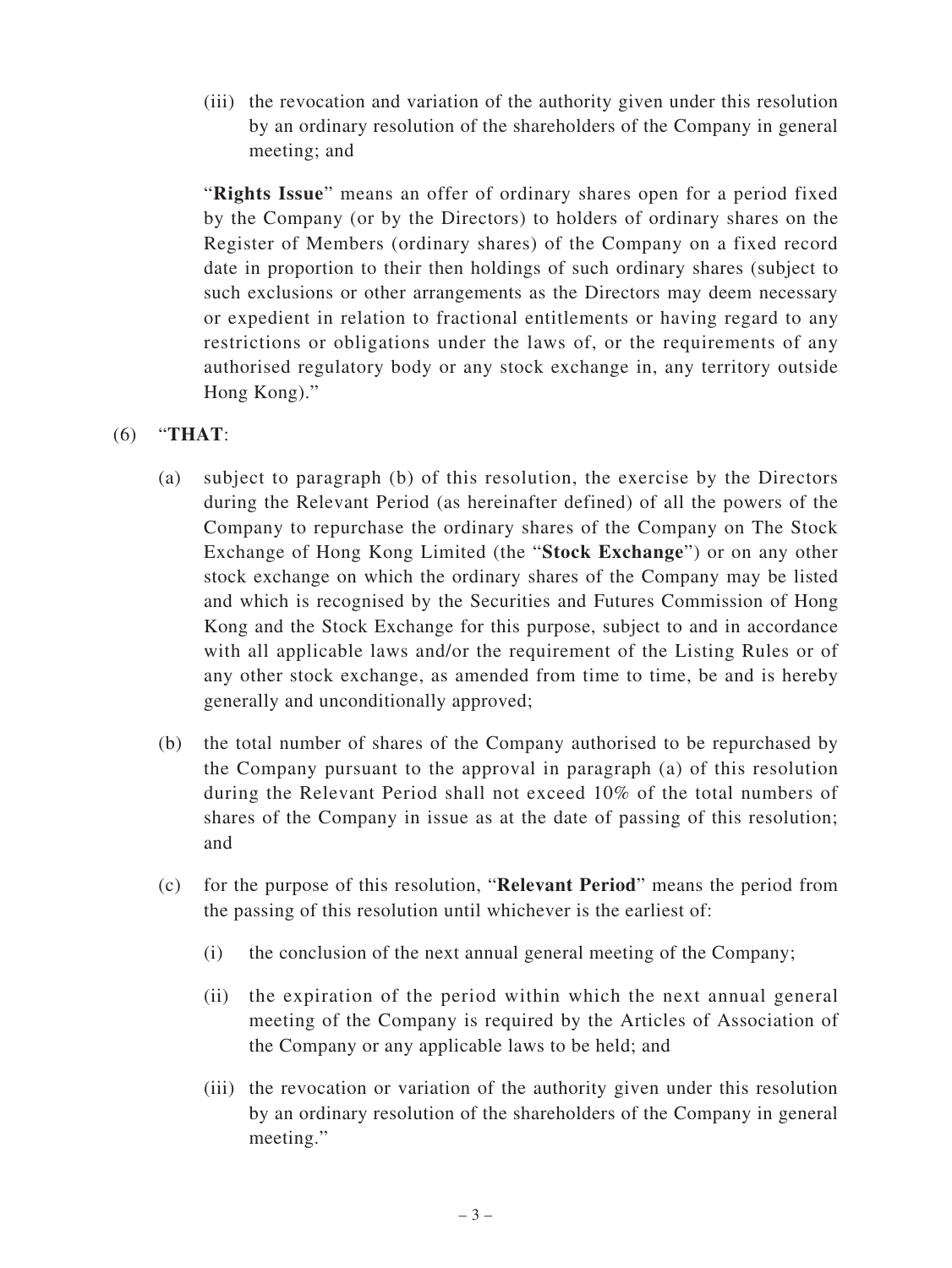(7) "**THAT** conditional upon the passing of resolutions numbered 5 and numbered 6 set out in the notice convening this meeting, the total number of shares of the Company which are repurchased by the Company under the authority granted to the Directors as mentioned in the said resolution numbered 6 shall be added to the total number of shares of the Company that may be allotted, issued or dealt with or agreed conditionally or unconditionally to be allotted, issued or dealt with by the Directors pursuant to the approval in the said resolution numbered 5."

#### **AS SPECIAL RESOLUTION**

As special business, to consider and, if thought fit, pass with or without amendments, the following resolution as a special resolution:

(8) "**THAT**:

- (a) the proposed amendments (the "**Proposed Amendments**") to the amended and restated memorandum of association and amended and restated articles of association of the Company currently in force (the "**M&A**") as set out in Appendix III to the circular of the Company dated 25 April 2022 (the "**Circular**") be and are approved;
- (b) the second amended and restated memorandum of association and second amended and restated articles of association of the Company (incorporating all of the Proposed Amendments, a copy of which has been produced to this meeting and marked "A" and signed by the chairman of this meeting for identification purpose) be and are hereby approved and adopted as the second amended and restated memorandum of association and second amended and restated articles of association of the Company in substitution for, and to the exclusion of, the M&A with immediate effect after the close of this meeting; and
- (c) the Company's registered office provider be and is hereby authorised and instructed to make each necessary filing with the Registrar of Companies in the Cayman Islands in connection with this resolution and that each Director be and is hereby authorised to do all things necessary to implement the adoption of the second amended and restated memorandum of association and second amended and restated articles of association of the Company, including, but not limited to, the execution of any and all documents, the provision of any instruction and attending to each filing in Hong Kong which may be necessary or desirable in connection with this resolution."

By order of the Board **Ximei Resources Holding Limited Wu Lijue** Chairman and executive Director

Hong Kong, 25 April 2022